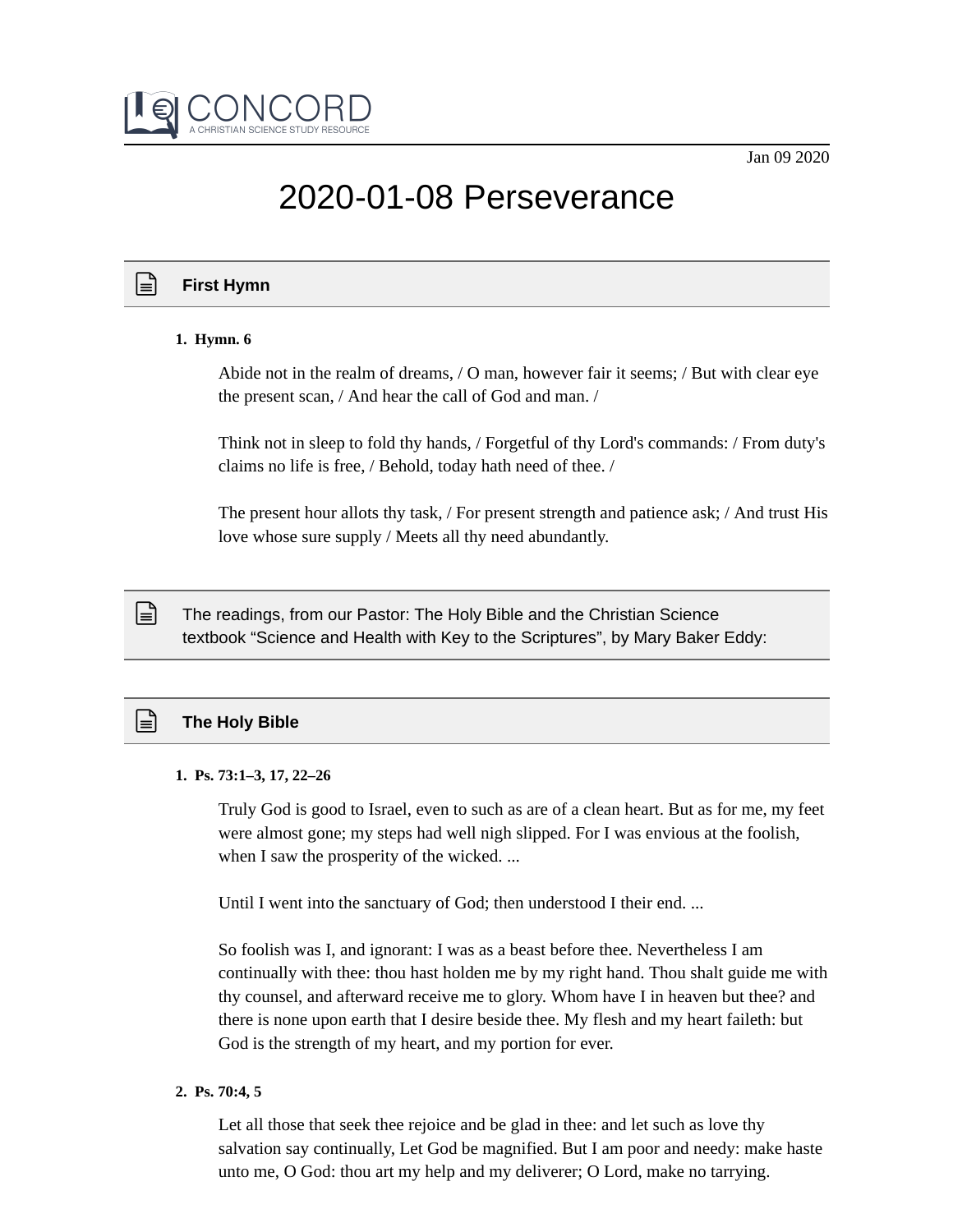#### **3. Dan. 6:4 the (to 2nd ;), 5–7, 9, 11, 12 (to ;), 13 and, 16, 19–23**

... the presidents and princes sought to find occasion against Daniel concerning the kingdom; but they could find none occasion nor fault; ...

Then said these men, We shall not find any occasion against this Daniel, except we find it against him concerning the law of his God. Then these presidents and princes assembled together to the king, and said thus unto him, King Darius, live for ever. All the presidents of the kingdom, the governors, and the princes, the counsellors, and the captains, have consulted together to establish a royal statute, and to make a firm decree, that whosoever shall ask a petition of any God or man for thirty days, save of thee, O king, he shall be cast into the den of lions. ...

Wherefore king Darius signed the writing and the decree. ...

Then these men assembled, and found Daniel praying and making supplication before his God. Then they came near, and spake before the king concerning the king's decree; ...

... and said before the king, That Daniel, which is of the children of the captivity of Judah, regardeth not thee, O king, nor the decree that thou hast signed, but maketh his petition three times a day. ...

Then the king commanded, and they brought Daniel, and cast him into the den of lions. Now the king spake and said unto Daniel, Thy God whom thou servest continually, he will deliver thee. ...

Then the king arose very early in the morning, and went in haste unto the den of lions. And when he came to the den, he cried with a lamentable voice unto Daniel: and the king spake and said to Daniel, O Daniel, servant of the living God, is thy God, whom thou servest continually, able to deliver thee from the lions? Then said Daniel unto the king, O king, live for ever. My God hath sent his angel, and hath shut the lions' mouths, that they have not hurt me: forasmuch as before him innocency was found in me; and also before thee, O king, have I done no hurt. Then was the king exceeding glad for him, and commanded that they should take Daniel up out of the den. So Daniel was taken up out of the den, and no manner of hurt was found upon him, because he believed in his God.

## **4. Ps. 71:1–3**

In thee, O Lord, do I put my trust: let me never be put to confusion. Deliver me in thy righteousness, and cause me to escape: incline thine ear unto me, and save me. Be thou my strong habitation, whereunto I may continually resort: thou hast given commandment to save me; for thou art my rock and my fortress.

## **5. II Tim. 3:14–17 continue**

... continue thou in the things which thou hast learned and hast been assured of, knowing of whom thou hast learned them; And that from a child thou hast known the holy scriptures, which are able to make thee wise unto salvation through faith which is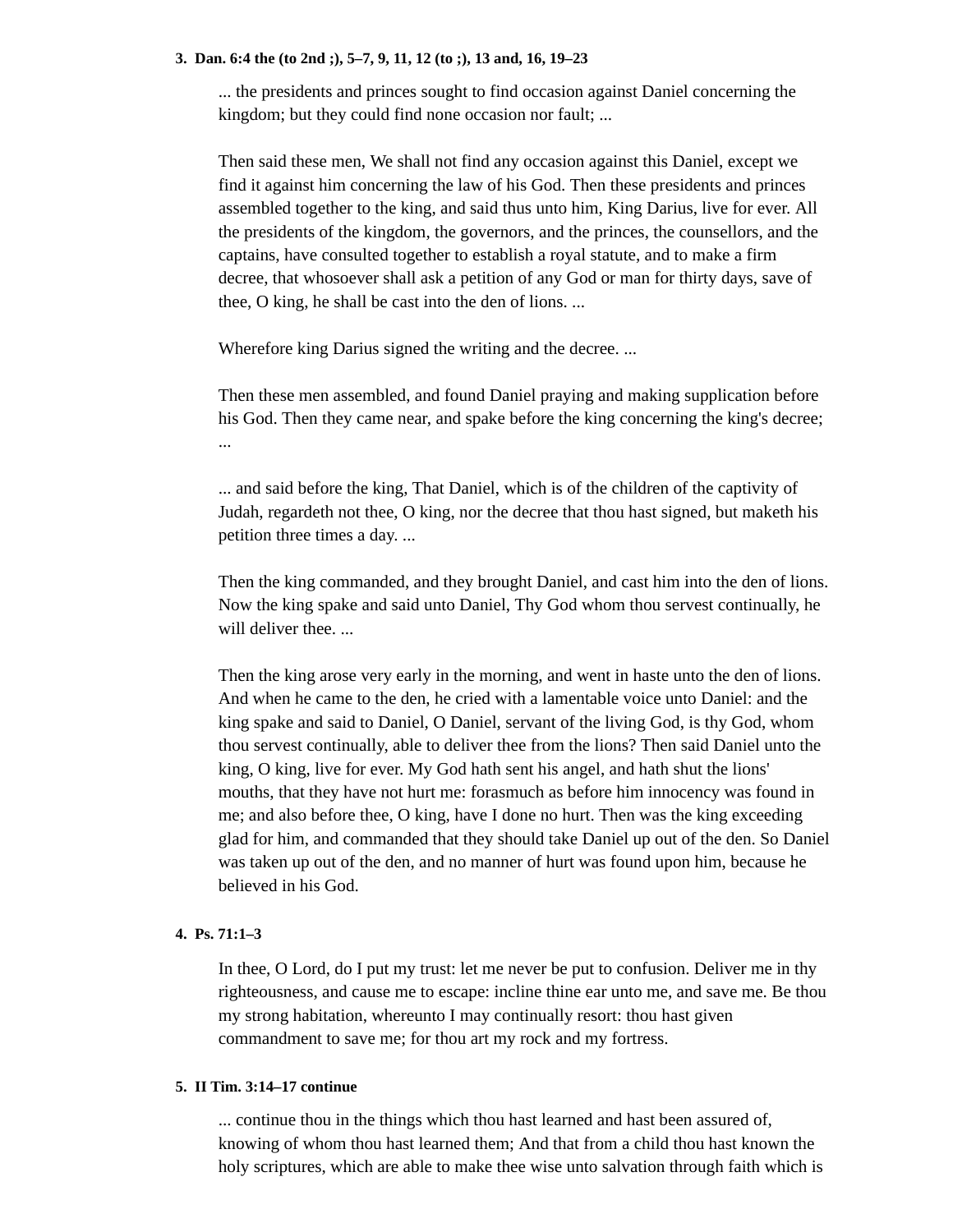in Christ Jesus. All scripture is given by inspiration of God, and is profitable for doctrine, for reproof, for correction, for instruction in righteousness: That the man of God may be perfect, throughly furnished unto all good works.

## **6. Eph. 6:10–20 my**

... my brethren, be strong in the Lord, and in the power of his might. Put on the whole armour of God, that ye may be able to stand against the wiles of the devil. For we wrestle not against flesh and blood, but against principalities, against powers, against the rulers of the darkness of this world, against spiritual wickedness in high places. Wherefore take unto you the whole armour of God, that ye may be able to withstand in the evil day, and having done all, to stand. Stand therefore, having your loins girt about with truth, and having on the breastplate of righteousness; And your feet shod with the preparation of the gospel of peace; Above all, taking the shield of faith, wherewith ye shall be able to quench all the fiery darts of the wicked. And take the helmet of salvation, and the sword of the Spirit, which is the word of God: Praying always with all prayer and supplication in the Spirit, and watching thereunto with all perseverance and supplication for all saints; And for me, that utterance may be given unto me, that I may open my mouth boldly, to make known the mystery of the gospel, For which I am an ambassador in bonds: that therein I may speak boldly, as I ought to speak.

#### **7. I Tim. 4:16**

Take heed unto thyself, and unto the doctrine; continue in them: for in doing this thou shalt both save thyself, and them that hear thee.

## **8. Heb. 12:1 let**

... let us lay aside every weight, and the sin which doth so easily beset us, and let us run with patience the race that is set before us,

## **Science and Health**

#### **1. SH 20:27**

St. Paul wrote, "Let us lay aside every weight, and the sin which doth so easily beset us, and let us run with patience the race that is set before us;" that is, let us put aside material self and sense, and seek the divine Principle and Science of all healing.

Behest of the cross

## **2. SH 209:31–1; 210:5**

Spiritual sense is a conscious, constant capacity to understand God. It shows the superiority of faith by works over faith in words. ...

The Principle and proof of Christianity are discerned by spiritual sense. They are set forth in Jesus' demonstrations, which show — by his healing the sick, casting out evils, and destroying death, "the last enemy that shall be destroyed," — his disregard of matter and its so-called laws. Jesus' disregard of matter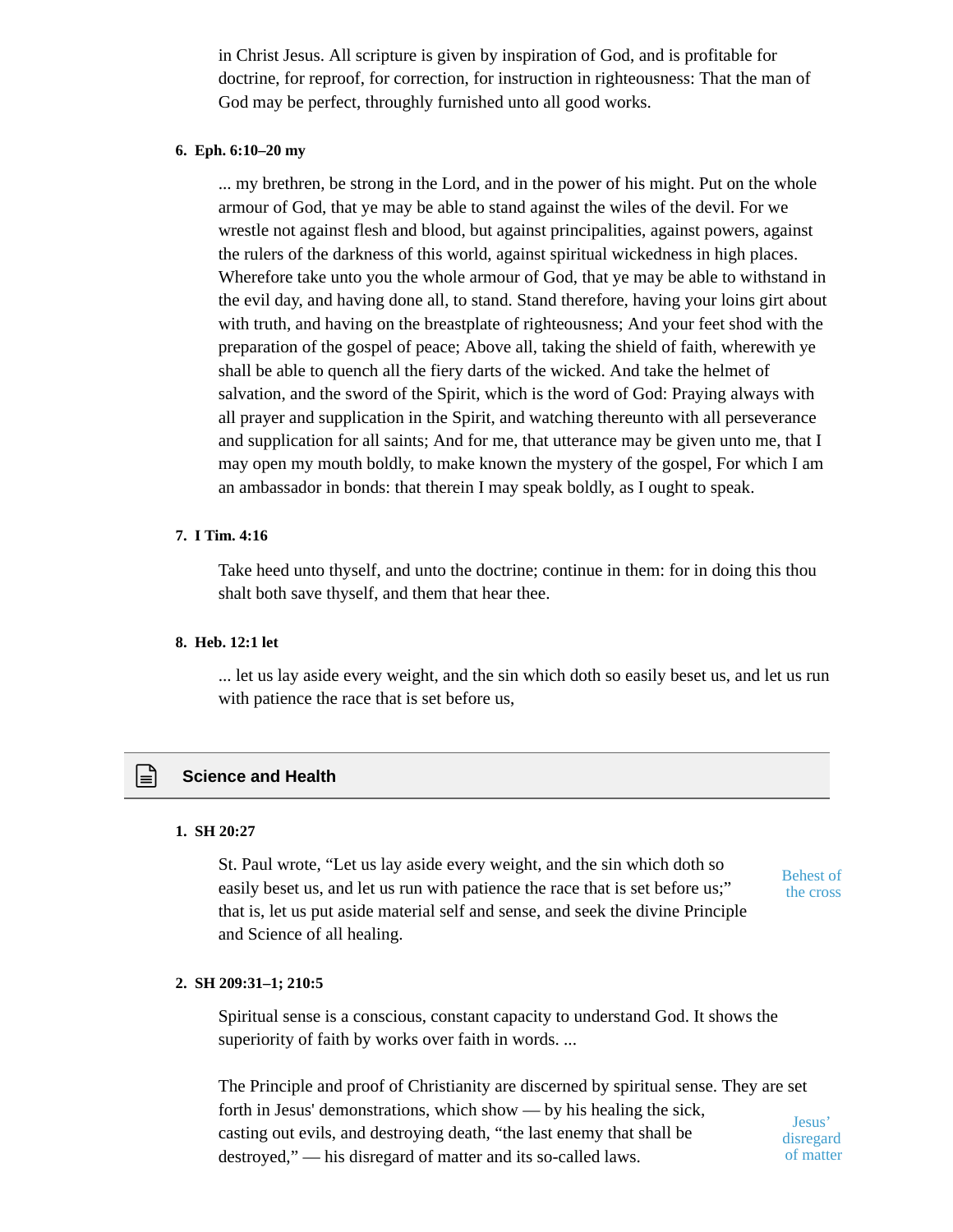#### **3. SH 450:19–18**

The Christian Scientist has enlisted to lessen evil, disease, and death; and he will overcome them by understanding their nothingness and the allness of God, or good. Sickness to him is no less a temptation than is sin, and he heals them both by understanding God's power over them. The Christian Scientist knows that they are errors of belief, which Truth can and will destroy.

Who, that has felt the perilous beliefs in life, substance, and intelligence separated from God, can say that there is no error of belief? Knowing the claim of animal magnetism, that all evil combines in the belief of life, substance, and intelligence in matter, electricity, animal nature, and organic life, who will deny that these are the errors which Truth must and will annihilate? Christian Scientists must live under the constant pressure of the apostolic command to come out from the material world and be separate. They must renounce aggression, oppression and the pride of power. Christianity, with the crown of Love upon her brow, must be their queen of life. False claims annihilated

Students of Christian Science, who start with its letter and think to succeed without the spirit, will either make shipwreck of their faith or be turned sadly awry. They must not only seek, but strive, to enter the narrow path of Life, for "wide is the gate, and broad is the way, that leadeth to destruction, and many there be which go in thereat." Man walks in the direction towards which he looks, and where his treasure is, there will his heart be also. If our hopes and affections are spiritual, they come from above, not from beneath, and they bear as of old the fruits of the Spirit. **Treasure** in heaven

## **4. SH 29:1**

Christians must take up arms against error at home and abroad. They must grapple with sin in themselves and in others, and continue this warfare until they have finished their course. If they keep the faith, they will have the crown of rejoicing. **Christian** warfare

## **5. SH 327:23–24**

Moral courage is requisite to meet the wrong and to proclaim the right.

#### **6. SH 514:10–19, 28**

Moral courage is "the lion of the tribe of Juda," the king of the mental realm. Free and fearless it roams in the forest. Undisturbed it lies in the open field, or rests in "green pastures, . . . beside the still waters." In the figurative transmission from the divine thought to the human, diligence, promptness, and perseverance are likened to "the cattle upon a thousand hills." They carry the baggage of stern resolve, and keep pace with highest purpose. Tenderness accompanies all the might imparted by Spirit. ... **Qualities** of thought

... All of God's creatures, moving in the harmony of Science, are harmless, useful, indestructible. A realization of this grand verity was a source of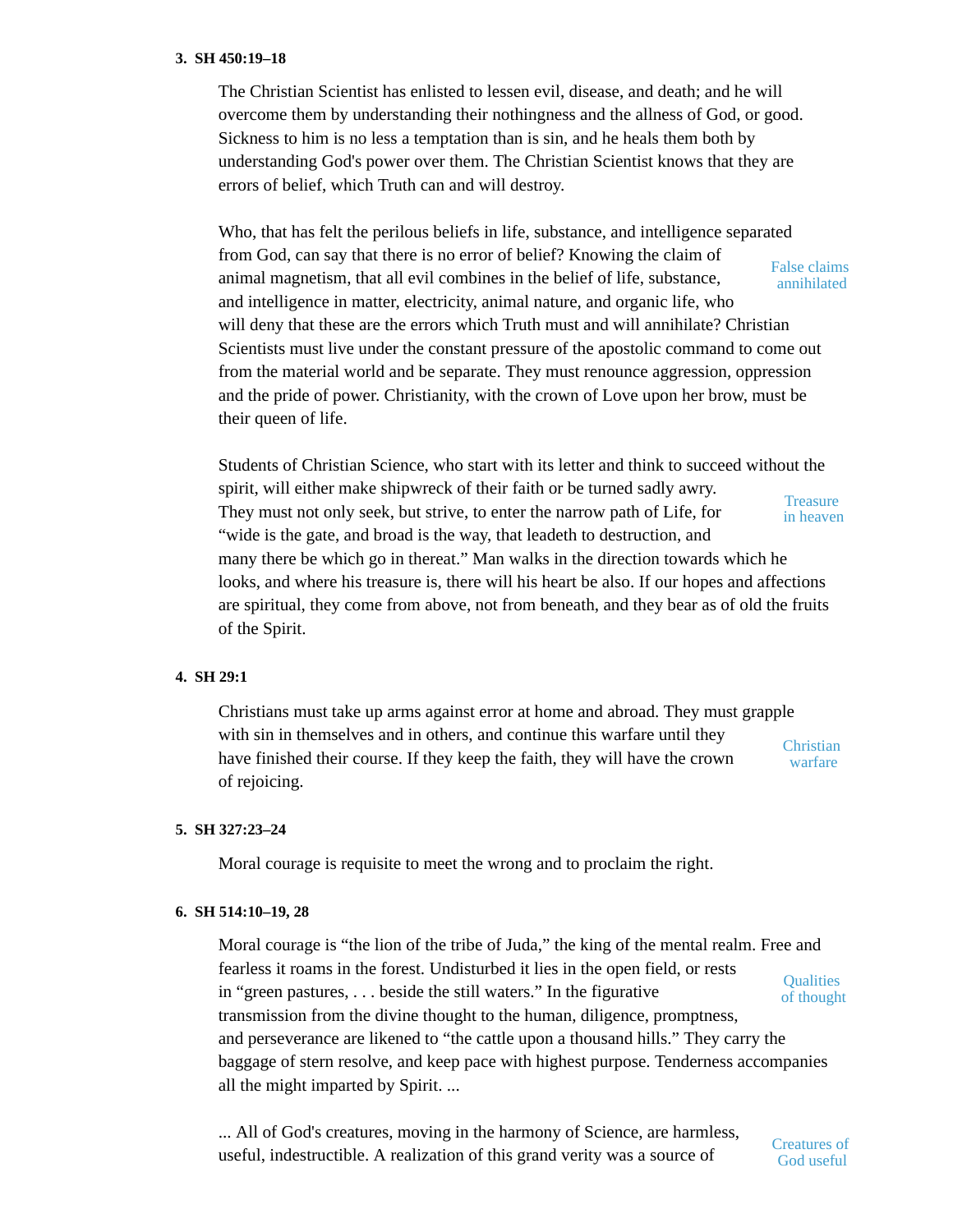strength to the ancient worthies. It supports Christian healing, and enables its possessor to emulate the example of Jesus. "And God saw that it was good."

#### **7. SH 253:32**

The divine demand, "Be ye therefore perfect," is scientific, and the human footsteps leading to perfection are indispensable. Individuals are consistent who, watching and praying, can "run, and not be weary; . . . walk, and not faint," who gain good rapidly and hold their position, or attain slowly and yield not to discouragement. God requires perfection, but not until the battle between Spirit and flesh is fought and the victory won. To stop eating, drinking, or being clothed materially before the spiritual facts of existence are gained step by step, is not legitimate. When we wait patiently on God and seek Truth righteously, He directs our path. Imperfect mortals grasp the ultimate of spiritual perfection slowly; but to *begin* aright and to continue the strife of demonstrating the great problem of being, is doing much. **Patience** and final perfection

#### **8. SH 21:9**

If the disciple is advancing spiritually, he is striving to enter in. He constantly turns away from material sense, and looks towards the imperishable things of Spirit. If honest, he will be in earnest from the start, and gain a little each day in the right direction, till at last he finishes his course with joy.

#### **9. SH 262:17, 28 (only)**

Job said: "I have heard of Thee by the hearing of the ear: but now mine eye seeth Thee." Mortals will echo Job's thought, when the supposed pain and pleasure of matter cease to predominate. They will then drop the false estimate of life and happiness, of joy and sorrow, and attain the bliss of loving unselfishly, working patiently, and conquering all that is unlike God. Starting from a higher standpoint, one rises spontaneously, even as light emits light without effort; for "where your treasure is, there will your heart be also." ... The true sense

... To begin rightly is to end rightly.

#### **10. SH 495:14**

When the illusion of sickness or sin tempts you, cling steadfastly to God and His idea. Allow nothing but His likeness to abide in your thought. Let neither fear nor doubt overshadow your clear sense and calm trust, that the recognition of life harmonious — as Life eternally is — can destroy any painful sense of, or belief in, that which Life is not. Let Christian Science, instead of corporeal sense, support your understanding of being, and this understanding will supplant error with Truth, replace mortality with immortality, and silence discord with harmony. Steadfast and calm trust

#### **Second and Third Hymn**